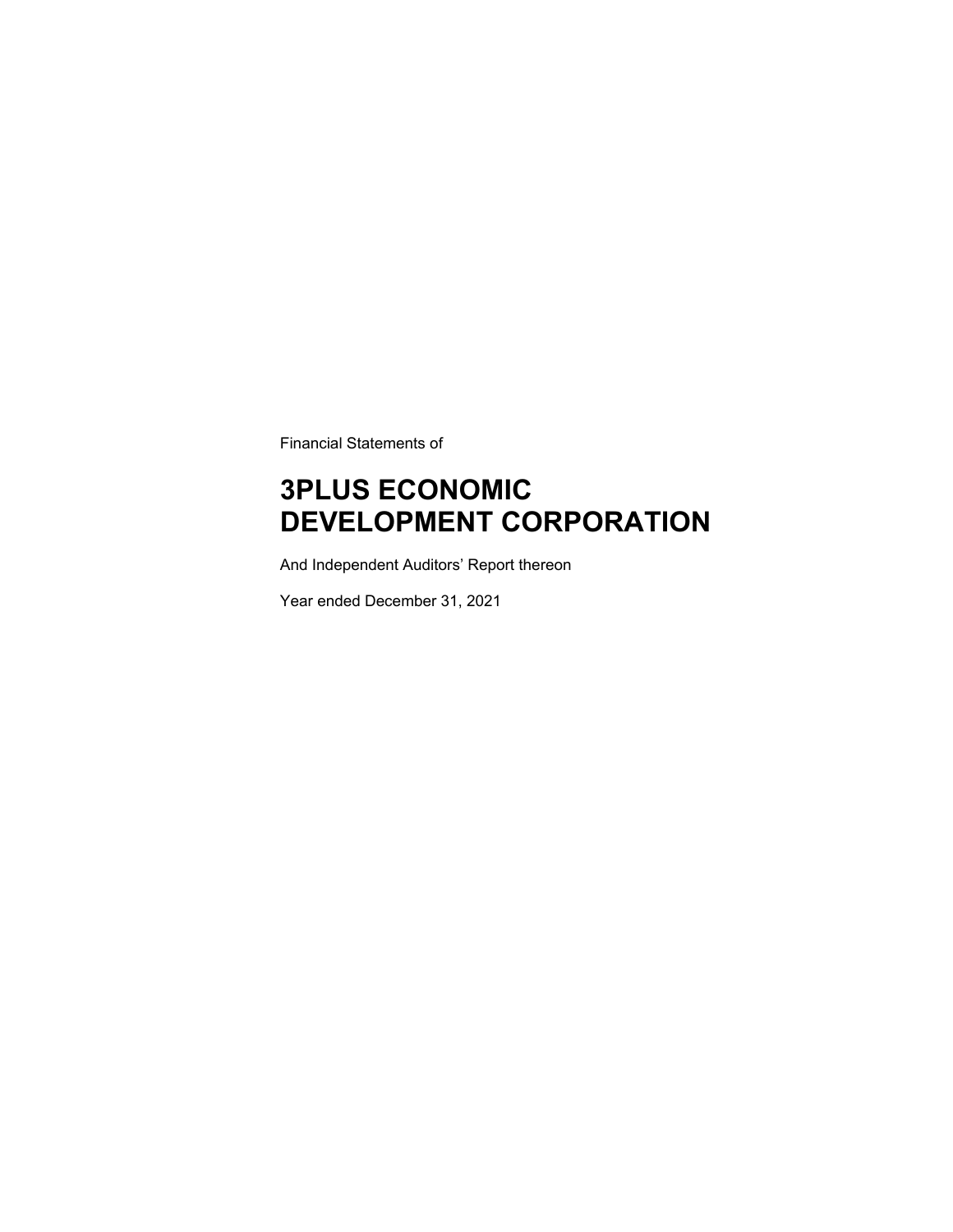

KPMG LLP 774 Main Street, Suite 600, PO Box 827 Moncton NB E1C 8N6 Canada Tel 506-856-4400 Fax 506-856-4499

### **INDEPENDENT AUDITORS' REPORT**

To the Board of Directors of 3plus Economic Development Corporation

### *Opinion*

We have audited the financial statements of 3plus Economic Development Corporation (the Corporation), which comprise:

- the statement of financial position as at December 31, 2021
- the statement of operations for the year then ended
- the statement of changes in net assets for the year then ended
- the statement of cash flows for the year then ended
- and notes to the financial statements, including a summary of significant accounting policies

(Hereinafter referred to as the "financial statements").

In our opinion, the accompanying financial statements present fairly, in all material respects, the financial position of the Corporation as at December 31, 2021, and its results of operations and its cash flows for the year then ended in accordance with Canadian accounting standards for not-for-profit organizations.

### *Basis for Opinion*

We conducted our audit in accordance with Canadian generally accepted auditing standards. Our responsibilities under those standards are further described in the "*Auditors' Responsibilities for the Audit of the Financial Statements*" section of our auditors' report.

We are independent of the Corporation in accordance with the ethical requirements that are relevant to our audit of the financial statements in Canada and we have fulfilled our other responsibilities in accordance with these requirements.

We believe that the audit evidence we have obtained is sufficient and appropriate to provide a basis for our opinion.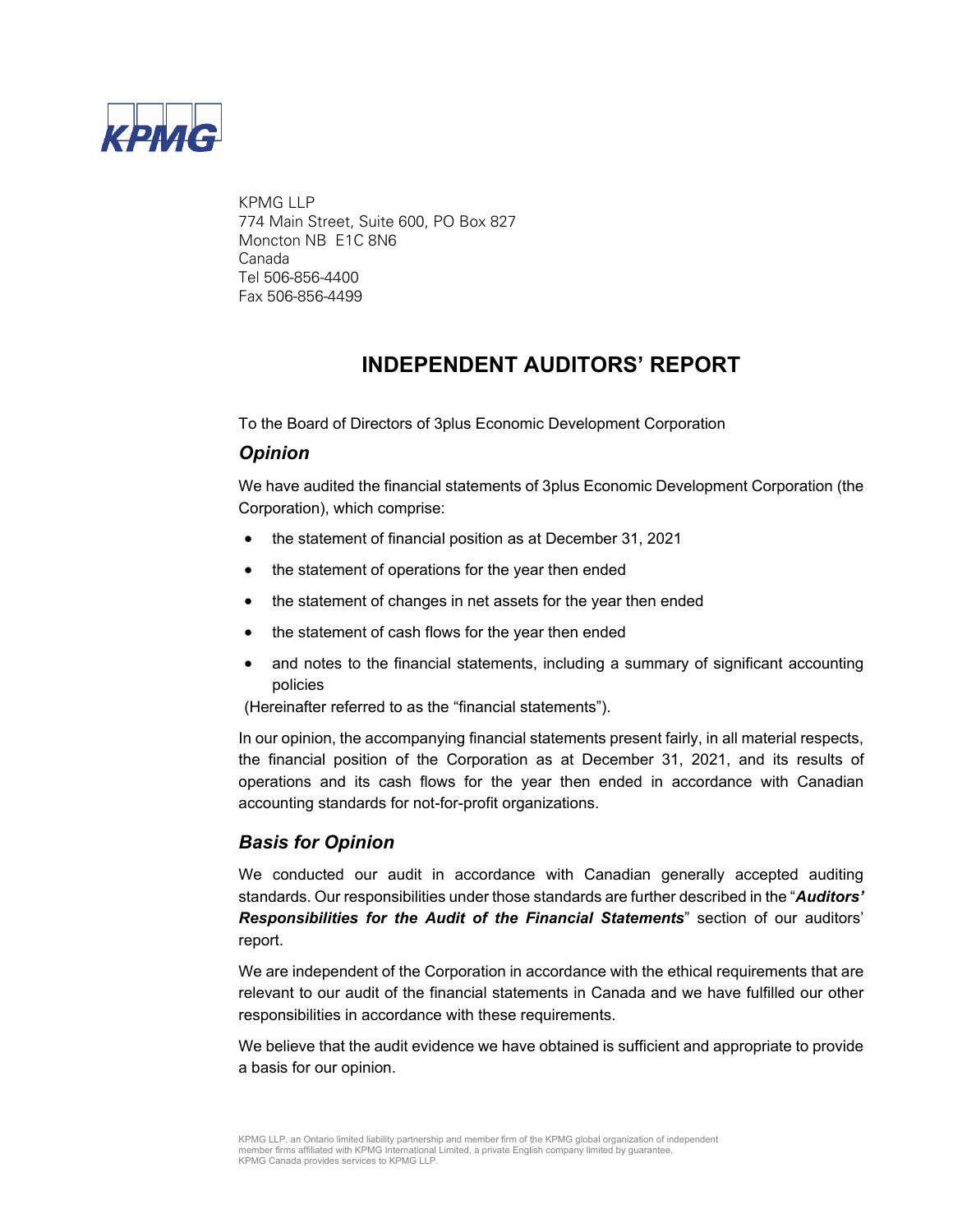

Page 2

### *Responsibilities of Management and Those Charged with Governance for the Financial Statements*

Management is responsible for the preparation and fair presentation of the financial statements in accordance with Canadian accounting standards for not-for-profit organizations, and for such internal control as management determines is necessary to enable the preparation of financial statements that are free from material misstatement, whether due to fraud or error.

In preparing the financial statements, management is responsible for assessing the Corporation's ability to continue as a going concern, disclosing as applicable, matters related to going concern and using the going concern basis of accounting unless management either intends to liquidate the Corporation or to cease operations, or has no realistic alternative but to do so.

Those charged with governance are responsible for overseeing the Corporation's financial reporting process.

### *Auditors' Responsibilities for the Audit of the Financial Statements*

Our objectives are to obtain reasonable assurance about whether the financial statements as a whole are free from material misstatement, whether due to fraud or error, and to issue an auditors' report that includes our opinion.

Reasonable assurance is a high level of assurance, but is not a guarantee that an audit conducted in accordance with Canadian generally accepted auditing standards will always detect a material misstatement when it exists.

Misstatements can arise from fraud or error and are considered material if, individually or in the aggregate, they could reasonably be expected to influence the economic decisions of users taken on the basis of the financial statements.

As part of an audit in accordance with Canadian generally accepted auditing standards, we exercise professional judgment and maintain professional skepticism throughout the audit.

We also:

 Identify and assess the risks of material misstatement of the financial statements, whether due to fraud or error, design and perform audit procedures responsive to those risks, and obtain audit evidence that is sufficient and appropriate to provide a basis for our opinion.

The risk of not detecting a material misstatement resulting from fraud is higher than for one resulting from error, as fraud may involve collusion, forgery, intentional omissions, misrepresentations, or the override of internal control.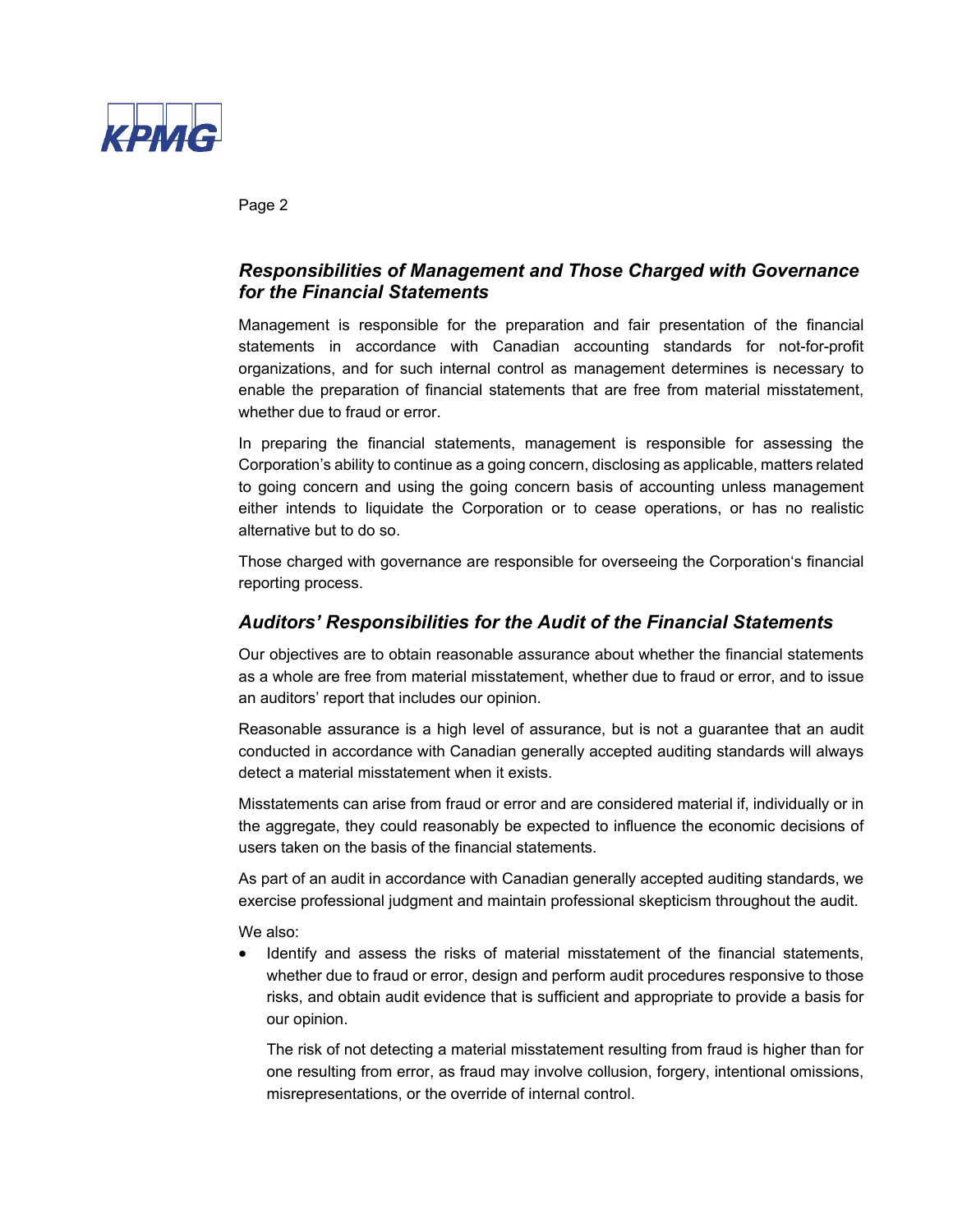

Page 3

- Obtain an understanding of internal control relevant to the audit in order to design audit procedures that are appropriate in the circumstances, but not for the purpose of expressing an opinion on the effectiveness of the Corporation's internal control.
- Evaluate the appropriateness of accounting policies used and the reasonableness of accounting estimates and related disclosures made by management.
- Conclude on the appropriateness of management's use of the going concern basis of accounting and, based on the audit evidence obtained, whether a material uncertainty exists related to events or conditions that may cast significant doubt on the Corporation's ability to continue as a going concern. If we conclude that a material uncertainty exists, we are required to draw attention in our auditors' report to the related disclosures in the financial statements or, if such disclosures are inadequate, to modify our opinion. Our conclusions are based on the audit evidence obtained up to the date of our auditors' report. However, future events or conditions may cause the Corporation to cease to continue as a going concern.
- Evaluate the overall presentation, structure and content of the financial statements, including the disclosures, and whether the financial statements represents the underlying transactions and events in a manner that achieves fair presentation.
- Communicate with those charged with governance regarding, among other matters, the planned scope and timing of the audit and significant audit findings, including any significant deficiencies in internal control that we identify during our audit.

 $KPMG$  14P

Chartered Professional Accountants

Moncton, Canada

March 30, 2022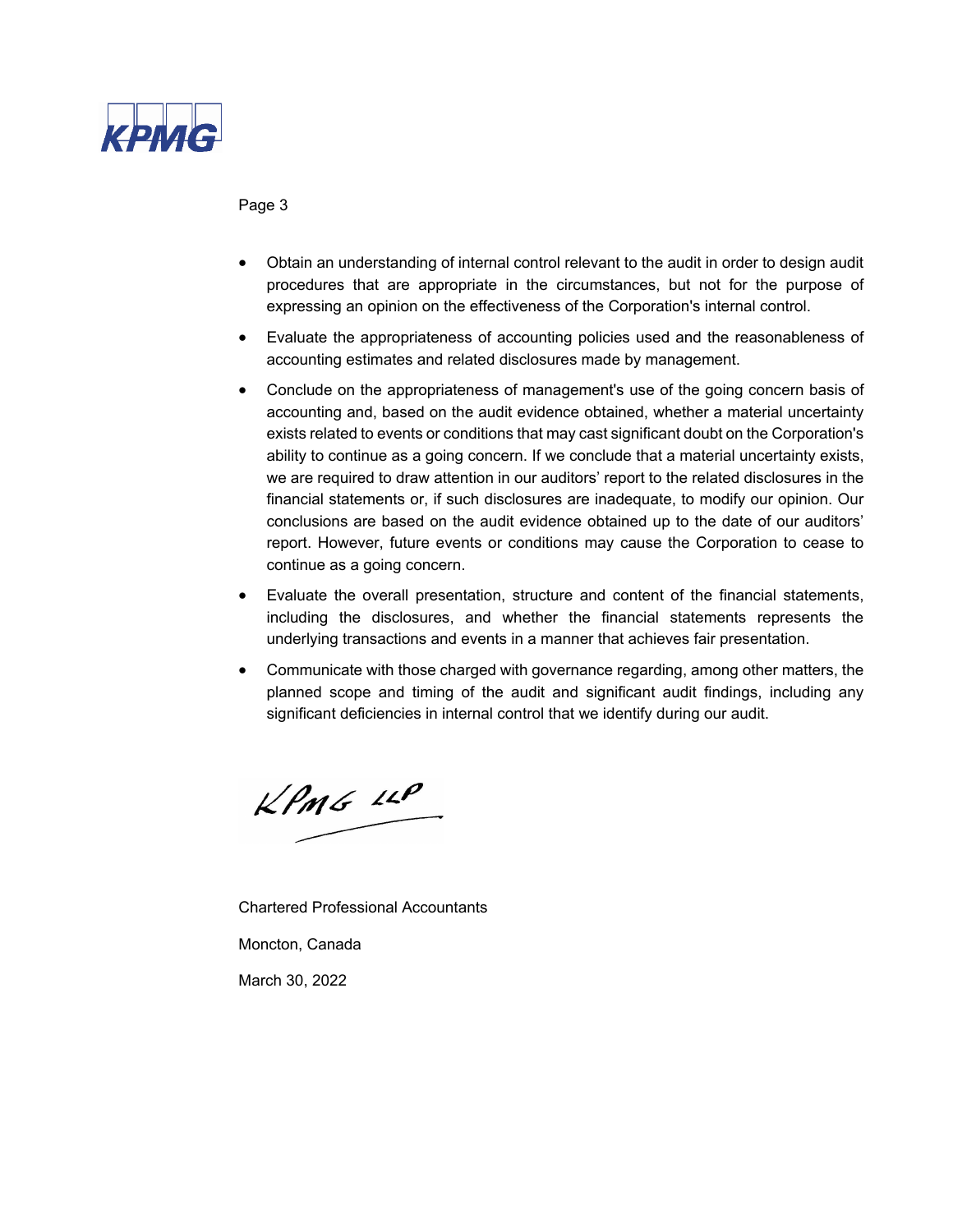Table of Contents

### Year ended December 31, 2021

### **Financial Statements**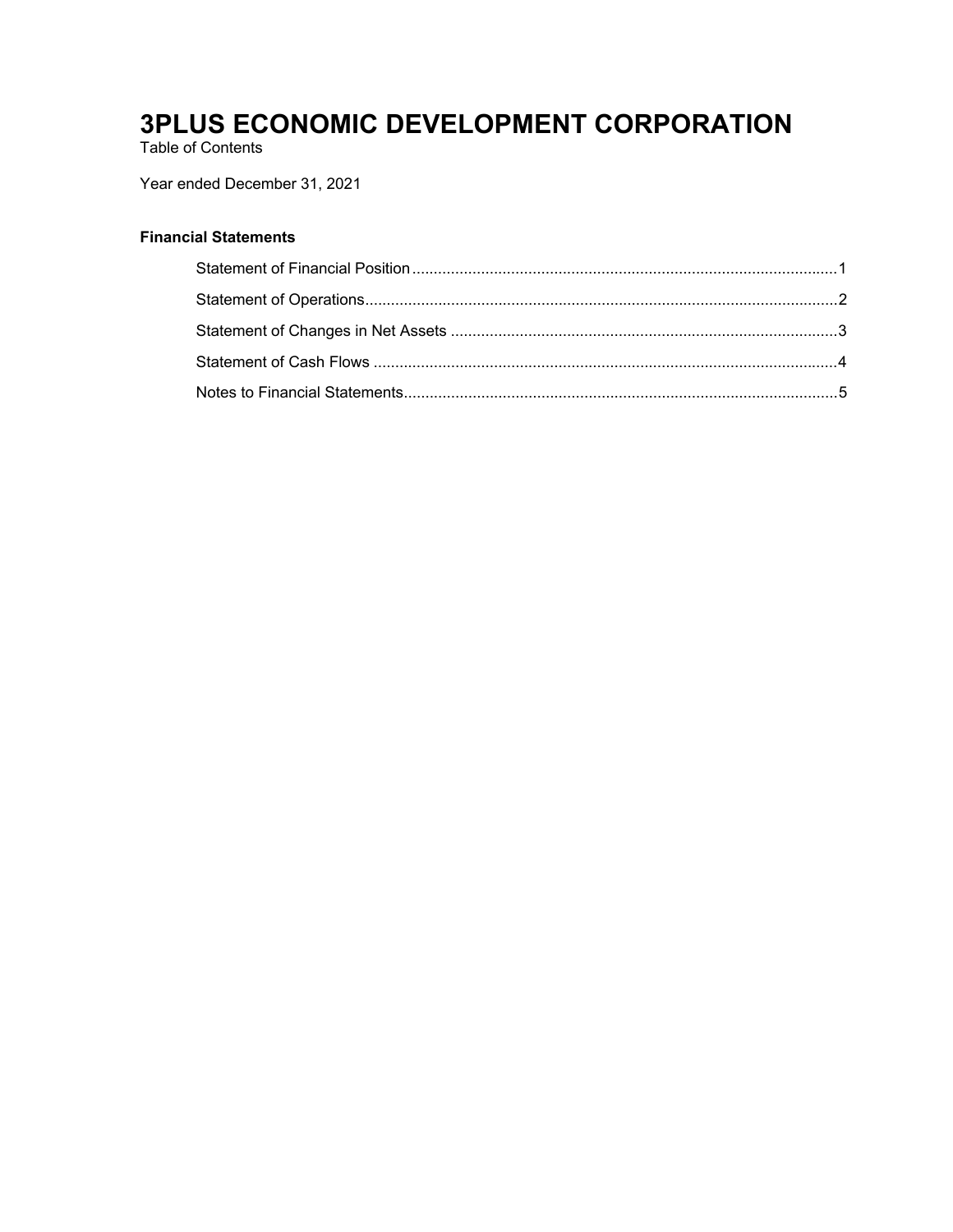Statement of Financial Position

December 31, 2021, with comparative information for 2020

|                                                                                                  | Operating<br>Fund | Impact<br>Fund | 2021            | 2020            |
|--------------------------------------------------------------------------------------------------|-------------------|----------------|-----------------|-----------------|
| <b>Assets</b>                                                                                    |                   |                |                 |                 |
|                                                                                                  |                   |                |                 |                 |
| Current assets:<br>Cash                                                                          | \$<br>427,465     | \$<br>285,948  | \$<br>713,413   | \$<br>412,103   |
| Short-term investments (note 2)                                                                  | 250,000           |                | 250,000         | 254,799         |
| Accounts receivable                                                                              | 116,855           | 164            | 117,019         | 140,436         |
| Prepaid expenses                                                                                 | 59,631            |                | 59,631          | 13,841          |
|                                                                                                  | 853,951           | 286,112        | 1,140,063       | 821,179         |
| Capital assets (note 3)                                                                          | 22,989            |                | 22,989          | 12,947          |
| Impact Loans Program (note 4)                                                                    |                   | 611,610        | 611,610         | 650,434         |
|                                                                                                  | \$<br>876,940     | \$<br>897,722  | \$<br>1,774,662 | \$<br>1,484,560 |
| <b>Liabilities and Net Assets</b><br>Liabilities:<br>Accounts payable and<br>accrued liabilities | \$<br>178,119     | \$<br>887      | \$<br>179,006   | \$<br>57,568    |
| Deferred revenue                                                                                 | 287,536           |                | 287,536         | 139,700         |
|                                                                                                  | 465,655           | 887            | 466,542         | 197,268         |
| Net assets:                                                                                      |                   |                |                 |                 |
| Externally restricted (note 4)                                                                   |                   | 896,835        | 896,835         | 875,306         |
| Unrestricted                                                                                     | 411,285           |                | 411,285         | 411,986         |
|                                                                                                  | 411,285           | 896,835        | 1,308,120       | 1,287,292       |
| Commitments (note 5)                                                                             |                   |                |                 |                 |
|                                                                                                  | \$<br>876,940     | \$<br>897,722  | \$<br>1,774,662 | \$<br>1,484,560 |
|                                                                                                  |                   |                |                 |                 |

See accompanying notes to financial statements.

On behalf of the Board:

Director **Director** Director **Director Director Director**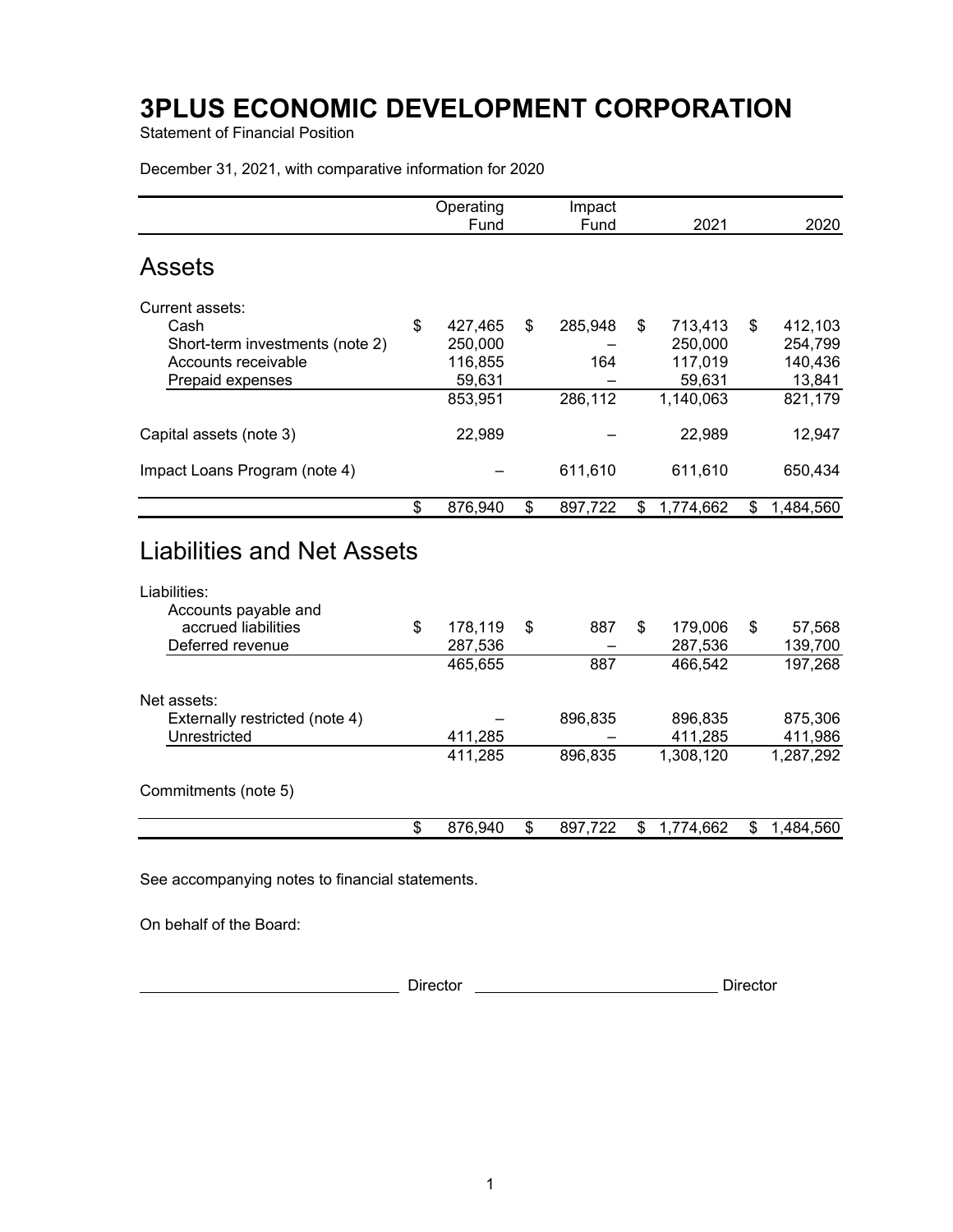Statement of Operations

Year ended December 31, 2021, with comparative information for 2020

|                                      | Operating   | Impact       |              |              |
|--------------------------------------|-------------|--------------|--------------|--------------|
|                                      | Fund        | Fund         | 2021         | 2020         |
|                                      |             |              |              |              |
| Revenues:                            | \$          |              | \$           | \$           |
| City of Moncton                      | 403,356     | \$           | 403,356      | 403,356      |
| City of Dieppe                       | 149,101     |              | 149,101      | 149,101      |
| Town of Riverview                    | 78,074      |              | 78,074       | 78,074       |
| Workforce development                | 710,850     |              | 710,850      | 158,035      |
| <b>Driving Force</b>                 | 160,521     |              | 160,521      | 121,041      |
| Business immigrant mentorship        |             |              |              |              |
| program                              | 121,925     |              | 121,925      | 102,100      |
| Impact Loans Program                 | 75,148      |              | 75,148       | 71,299       |
| Interest income                      | 1,487       | 36,552       | 38,039       | 47,880       |
| Marketing and communications         | 5,248       |              | 5,248        | 33,143       |
| Other income                         | 61,653      |              | 61,653       | 24,160       |
| Access employment revenue            |             |              |              | 7,407        |
|                                      | 1,767,363   | 36,552       | 1,803,915    | 1,195,596    |
|                                      |             |              |              |              |
| Expenses:                            |             |              |              |              |
| Administration                       | 266,117     |              | 266,117      | 347,104      |
| Workforce development                | 732,169     |              | 732,169      | 237,907      |
| Marketing and communications         | 253,696     |              | 253,696      | 206,302      |
| Impact Loans Program                 | 91,805      | 15,023       | 106,828      | 115,836      |
| Business immigrant mentorship        |             |              |              |              |
| program                              | 122,192     |              | 122,192      | 102,896      |
| <b>Driving Force</b>                 | 103,189     |              | 103,189      | 82,546       |
| Entrepreneurship                     | 22,184      |              | 22,184       | 37,897       |
| Strategic initiative                 | 84,673      |              | 84,673       | 37,409       |
| <b>Regional Service Model</b>        | 79,440      |              | 79,440       | 31,202       |
| Amortization of capital assets       | 12,599      |              | 12,599       | 10,910       |
|                                      | 1,768,064   | 15,023       | 1,783,087    | 1,210,009    |
|                                      |             |              |              |              |
| Excess (deficiency) of revenues over |             |              |              |              |
| expenses before the undernoted item  | (701)       | 21,529       | 20,828       | (14, 413)    |
| Government assistance                |             |              |              | 82,867       |
| Excess (deficiency) of revenues      |             |              |              |              |
| over expenses                        | \$<br>(701) | \$<br>21,529 | \$<br>20,828 | \$<br>68,454 |

See accompanying notes to financial statements.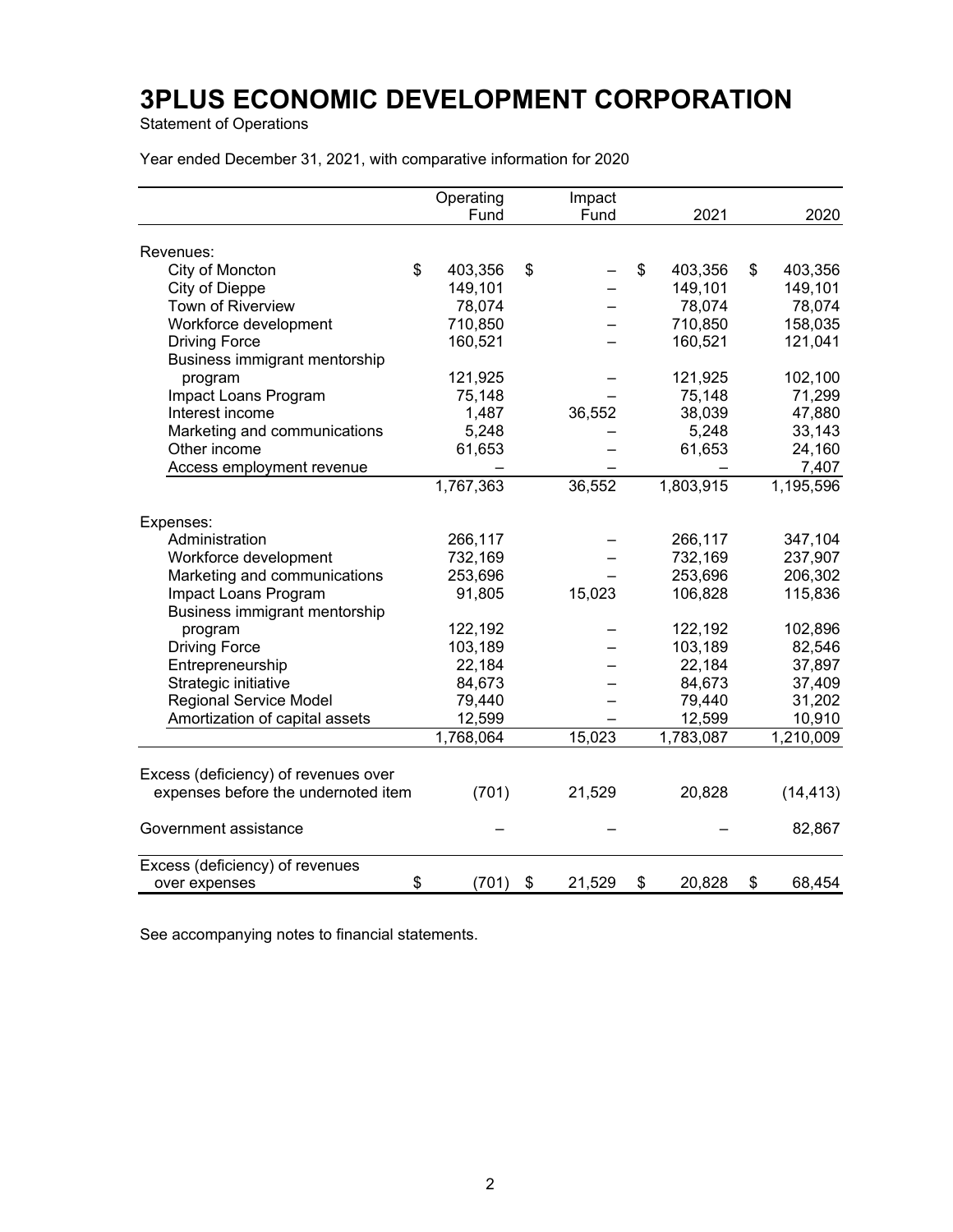Statement of Changes in Net Assets

December 31, 2021, with comparative information for 2020

|                                                  | Operating<br>Fund |    | Impact<br>Fund | 2021            | 2020            |
|--------------------------------------------------|-------------------|----|----------------|-----------------|-----------------|
| Balance, beginning of year                       | 411.986           | -S | 875,306        | \$1,287,292     | \$1,218,838     |
| Excess (deficiency) of revenues<br>over expenses | (701)             |    | 21,529         | 20,828          | 68,454          |
| Balance, end of year                             | 411.285           |    | 896.835        | \$<br>1,308,120 | 1,287,292<br>S. |

See accompanying notes to financial statements.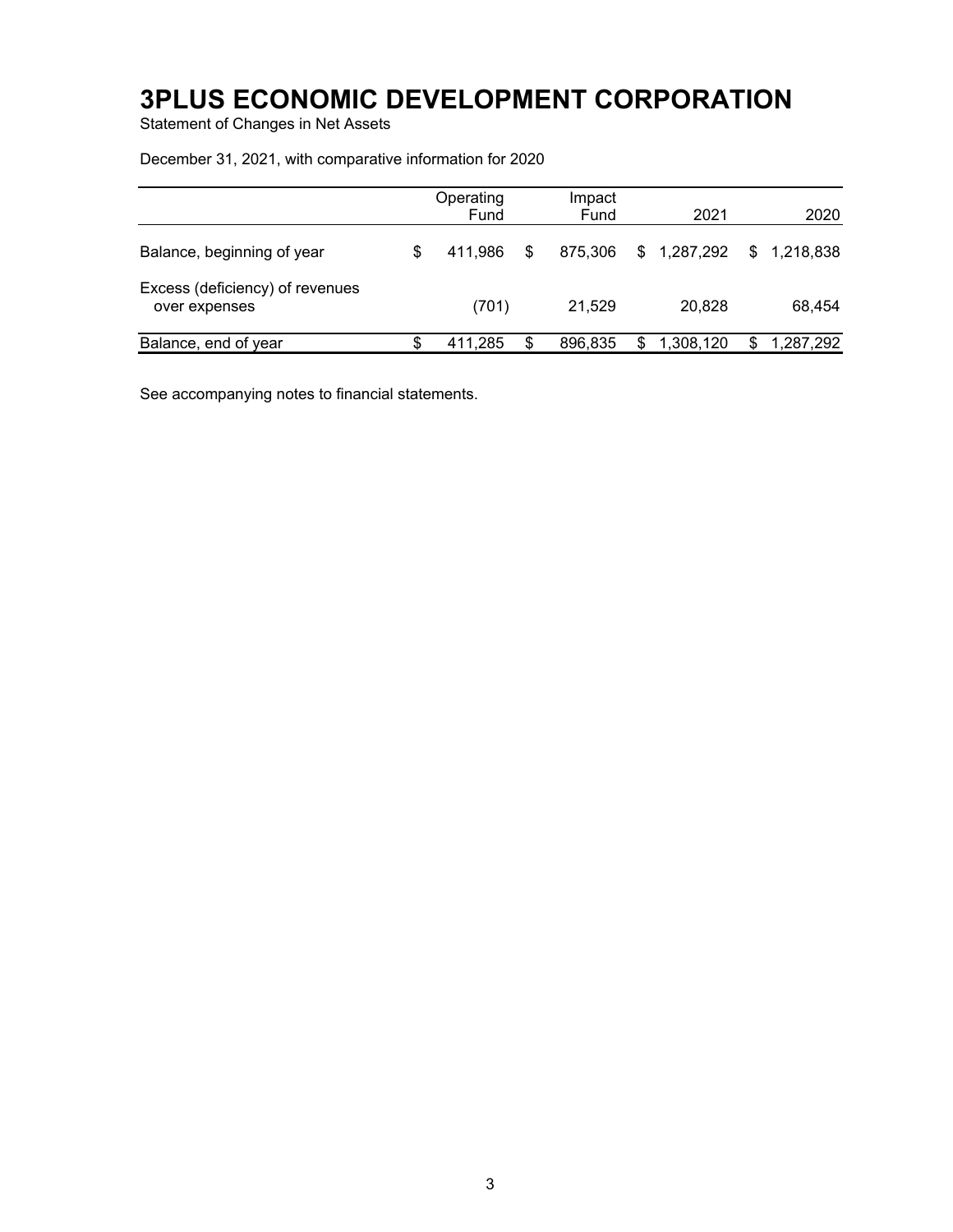Statement of Cash Flows

December 31, 2021, with comparative information for 2020

|                                        | Operating<br>Fund | Impact<br>Fund | 2021          | 2020          |
|----------------------------------------|-------------------|----------------|---------------|---------------|
|                                        |                   |                |               |               |
| Cash provided by (used in):            |                   |                |               |               |
| Operating activities:                  |                   |                |               |               |
| Excess (deficiency) of revenues        |                   |                |               |               |
| \$<br>over expenses                    | (701)             | \$<br>21,529   | \$<br>20,828  | \$<br>68,454  |
| Items not involving cash:              |                   |                |               |               |
| Amortization                           | 12,599            |                | 12,599        | 10,910        |
| Gain on disposal of capital assets     |                   |                |               | (250)         |
| Loan loss provision                    |                   | 12,507         | 12,507        | 31,946        |
|                                        | 11,898            | 34,036         | 45,934        | 111,060       |
| Changes in non-cash operating          |                   |                |               |               |
| working capital:                       |                   |                |               |               |
| Accounts receivable                    | 23,417            |                | 23,417        | (47, 250)     |
| Prepaid expenses                       | (45, 790)         |                | (45, 790)     | 35,984        |
| Accounts payable and accrued           |                   |                |               |               |
| liabilities                            | 120,551           | 887            | 121,438       | (52, 710)     |
| Deferred revenue                       | 147,836           |                | 147,836       | 53,289        |
|                                        | 257,912           | 34,923         | 292,835       | 100,373       |
|                                        |                   |                |               |               |
| Financing and investing activities:    |                   |                |               |               |
| Decrease (increase) in short-term      |                   |                |               |               |
| investments                            | 4,799             |                | 4,799         | (2, 364)      |
| Purchase of capital assets             | (22, 641)         |                | (22, 641)     | (12,043)      |
| Proceeds on disposal of capital assets |                   |                |               | 250           |
| Loans issued to clients                |                   | (230,000)      | (230,000)     | (175,000)     |
| Loans repaid by clients                |                   | 256,317        | 256,317       | 255,768       |
|                                        | (17, 842)         | 26,317         | 8,475         | 66,611        |
| Increase in cash                       | 240,070           | 61,240         | 301,310       | 166,984       |
| Cash, beginning of year                | 187,395           | 224,708        | 412,103       | 245,119       |
| \$<br>Cash, end of year                | 427,465           | \$<br>285,948  | \$<br>713,413 | \$<br>412,103 |

See accompanying notes to financial statements.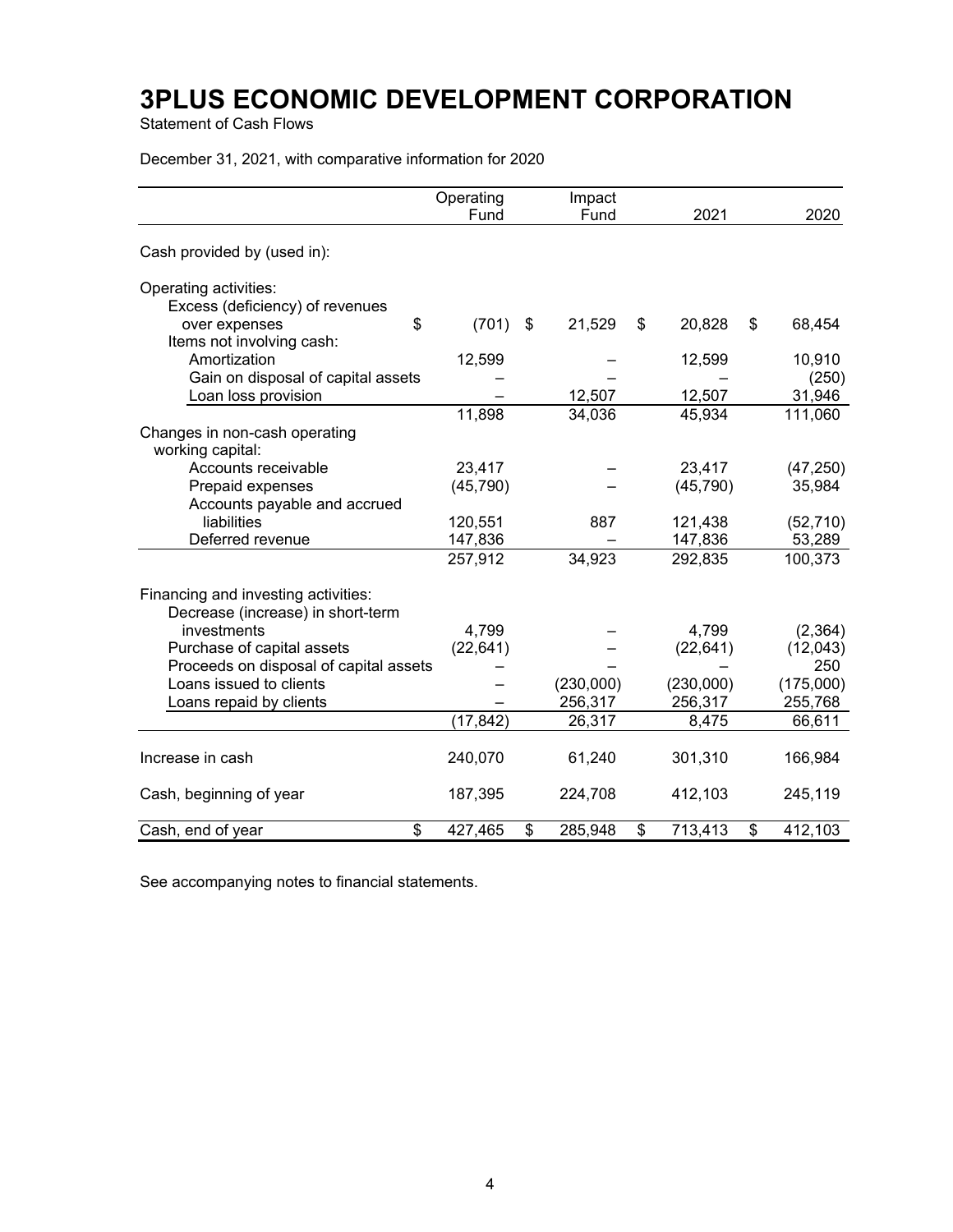Notes to Financial Statements

Year ended December 31, 2021

3plus Economic Development Corporation (the "Corporation") is a non-profit organization incorporated under the Province of New Brunswick Companies Act. The mission of the Corporation is to provide leadership to enhance the quality of life and harmonious well-being of the people of the Greater Moncton area through sustainable economic development.

#### **1. Significant accounting policies:**

These financial statements are prepared in accordance with Canadian Accounting Standards for Not-For-Profit Organizations in Part III of the CPA Canada Handbook.

(a) Investments:

Investments are recorded at fair value. Unrealized gains and losses as a result of fair value adjustments at year end are included in investment income for the year.

(b) Financial instruments:

Financial instruments are recorded at fair value on initial recognition. Freestanding derivative instruments that are not in a qualifying hedging relationship and equity instruments that are quoted in an active market are subsequently measured at fair value. All other financial instruments are subsequently recorded at cost or amortized cost, unless management has elected to carry the instruments at fair value. The Corporation has not elected to carry any such financial instruments at fair value.

Transaction costs incurred on the acquisition of financial instruments measured subsequently at fair value are expensed as incurred. All other financial instruments are adjusted by transaction costs incurred on acquisition and financing costs, which are amortized using the straight-line method.

Financial assets are assessed for impairment on an annual basis at the end of the fiscal year if there are indicators of impairment. If there is an indicator of impairment, the Corporation determines if there is a significant adverse change in the expected amount or timing of future cash flows from the financial asset. If there is a significant adverse change in the expected cash flows, the carrying value of the financial asset is reduced to the highest of the present value of the expected cash flows, the amount that could be realized from selling the financial asset or the amount the Corporation expects to realize by exercising its right to any collateral. If events and circumstances reverse in a future period, an impairment loss will be reversed to the extent of the improvement, not exceeding the initial carrying value.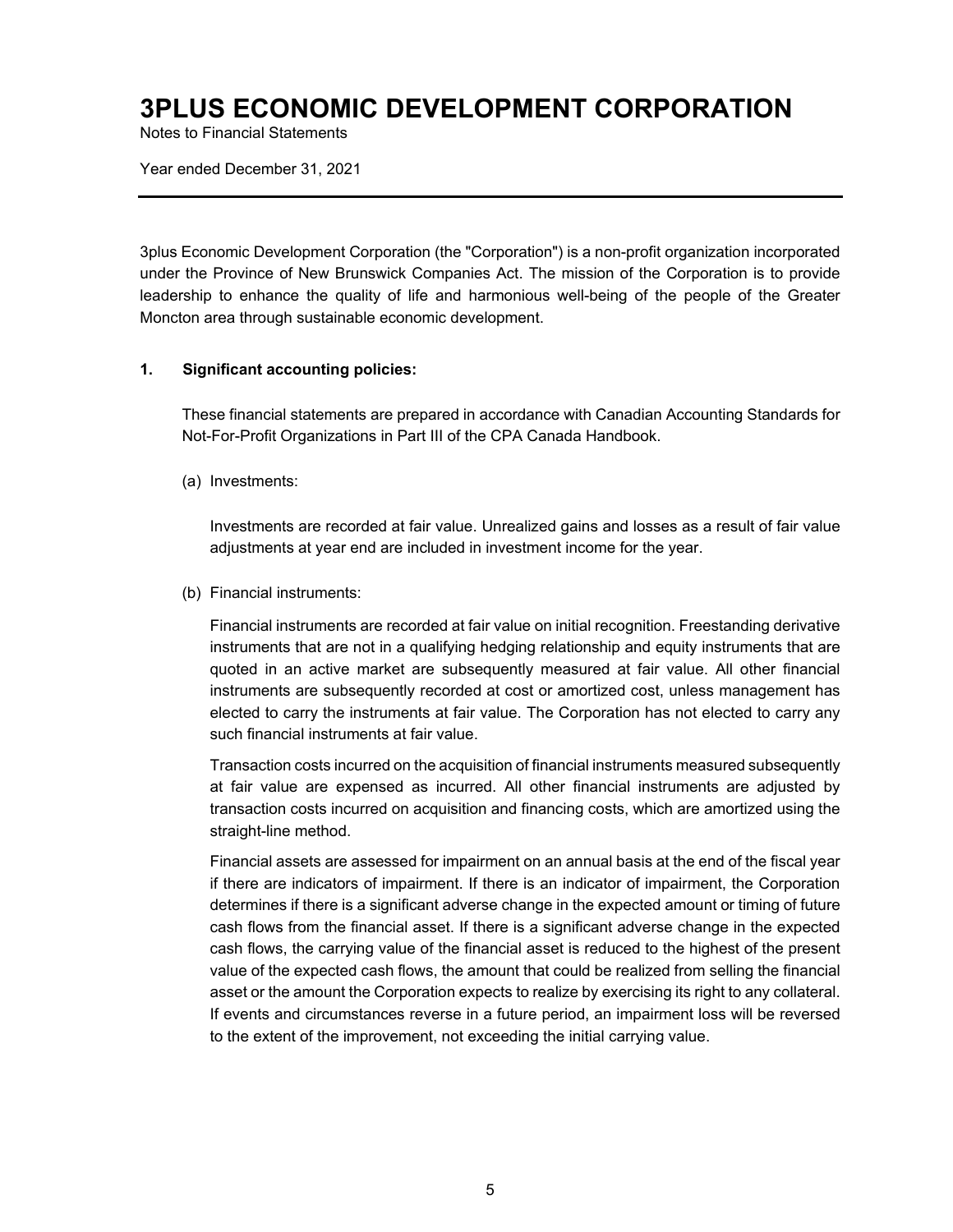Notes to Financial Statements (continued)

Year ended December 31, 2021

#### **1. Significant accounting policies (continued):**

(c) Capital assets

Capital assets are stated at cost, less accumulated amortization. Amortization is provided using the straight-line method at the following annual rates:

| Assets                        | Rate |
|-------------------------------|------|
| <b>Furniture and fixtures</b> | 20%  |
| Computer hardware             | 55%  |
| Leasehold improvements        | 10%  |

#### (d) Revenue recognition:

The Corporation follows the deferral method of accounting for contributions, which include government grants and Greater Moncton Driving Force contributions.

Operating grants, special projects funding and Driving Force funding are recorded as revenue in the period to which the services are provided. Funding received for future periods is recorded as deferred revenue.

Investment income on restricted and unrestricted cash is available for operations and is recognized as revenue when earned.

Revenue from fees, contracts and other services is recognized when the services are provided.

Restricted contributions are recognized as direct increases in net assets.

(e) Government assistance:

Government assistance related to current expenses and revenue is included in the determination of net income for the period. Government assistance related to capital expenditures is recorded as a reduction of the cost of the related item of capital assets.

(f) Use of estimates:

The preparation of the financial statements requires management to make estimates and assumptions that affect the reported amounts of assets and liabilities and disclosure of contingent assets and liabilities at the date of the financial statements and the reported amounts of revenue and expenses during the year. Actual results could differ from those estimates.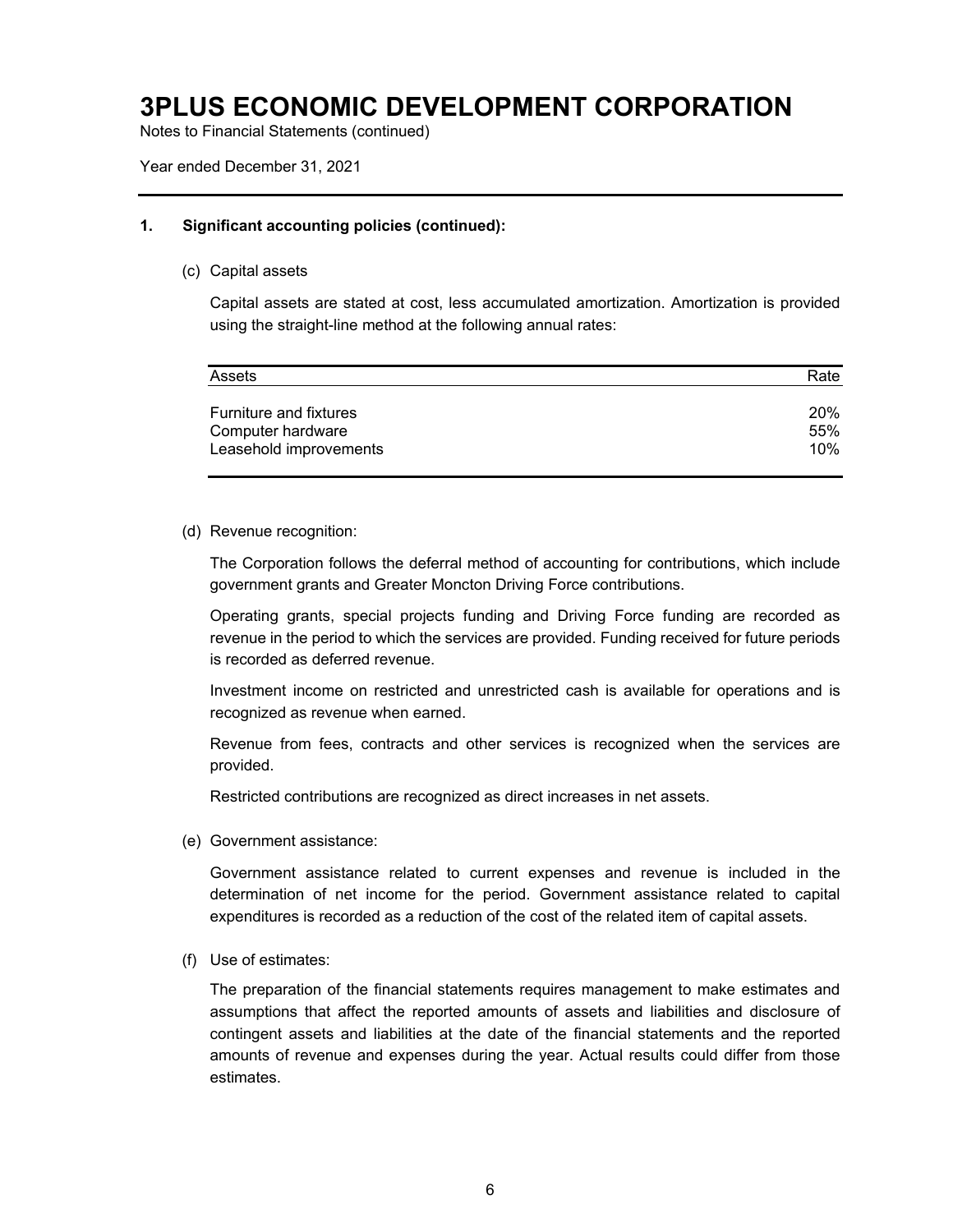Notes to Financial Statements (continued)

Year ended December 31, 2021

#### **2. Short-term investments:**

|                                   |     | 2021    |      |         |
|-----------------------------------|-----|---------|------|---------|
| Guaranteed investment certificate | \$. | 250,000 | - SS | 254,799 |

The guaranteed investment certificate has an effective interest rate of 0.80% and matures after one year of purchase on December 6, 2022. Interest is paid on maturity.

#### **3. Capital assets:**

|                                                                       |   |                               |   |                              | 2021                           |      | 2020              |
|-----------------------------------------------------------------------|---|-------------------------------|---|------------------------------|--------------------------------|------|-------------------|
|                                                                       |   | Cost                          |   | Accumulated<br>depreciation  | Net book<br>value              |      | Net book<br>value |
| Furniture and fixtures<br>Computer hardware<br>Leasehold improvements | S | 107.797<br>140,772<br>119,002 | S | 96.977<br>133,597<br>114,008 | \$<br>10,820<br>7,175<br>4,994 | - \$ | 3,010<br>9,937    |
|                                                                       |   | 367,571                       |   | 344,582                      | \$<br>22,989                   | S    | 12,947            |

#### **4. Impact Loans Program:**

|                                                     | 2021                  |   | 2020                 |
|-----------------------------------------------------|-----------------------|---|----------------------|
| Loans receivable<br>Allowance for doubtful accounts | 712,134<br>(100, 524) | S | 745,219<br>(94, 785) |
|                                                     | 611.610               | S | 650,434              |

The Impact Loans Program provides access to capital and counselling/training support for those who are starting, expanding or modernizing a business in Greater Moncton. The Impact Loans Program provides loans to individuals for amounts up to \$25,000 and will be fully repayable, but unsecured, with flexible interest and repayment terms. The loan advances under the program are limited to cash on hand.